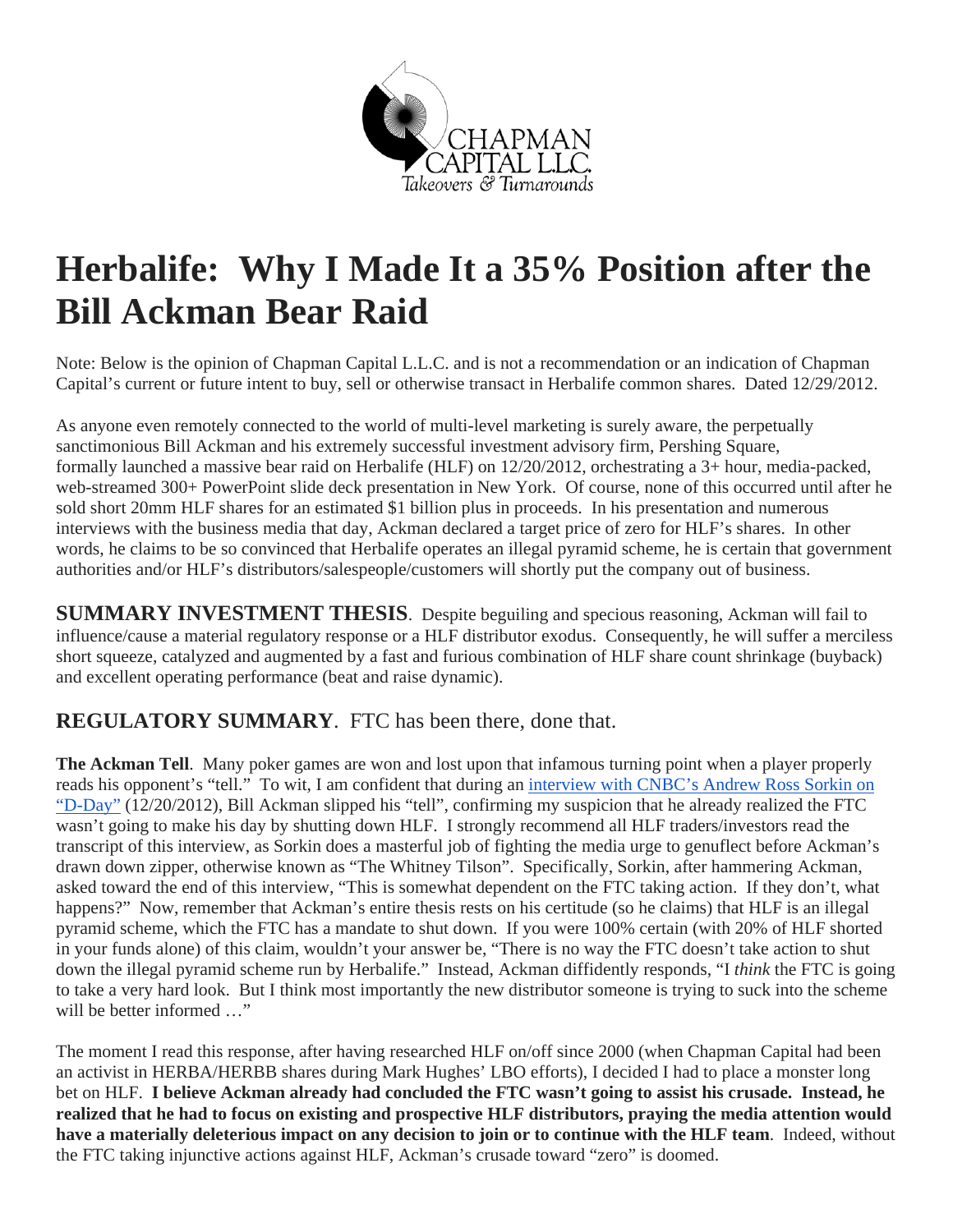Here are key bullet points on the lack of real regulatory risk to HLF shares:

**Internal Consumption Issue Already Clarified/Resolved by FTC in 2004**: "the amount of internal consumption in any multi-level compensation business does not determine whether or not the FTC will consider the plan a pyramid scheme" is a quote from an FTC letter dated 01/14/2004. Essentially, the letter states that if a product is marketable, the FTC is OK with the MLM, making Einhorn's 05/01/2012 call focusing questions on this internal consumption issue far less relevant than was (mis)understood.

**FTC Material Adverse Actions Near Zero Probability**: during my due diligence, I spoke with the country's top lawyer specializing in MLM/regulatory dynamics. During our conversation, he offered his legal opinion, pointedly stating that there won't be any FTC injunction, much less any regulatory action to put HLF out of business ("hell freezes over before this happens"). If there is regulatory action of any kind, it simply will be some type of consent order/settlement addressing better disclosure.

**FTC Been There/Done That on Fighting HLF/established MLMs**: the FTC already has scrutinized HLF repeatedly with no significant action of note. Now, with only 100 employees, most of who are distracted by much bigger cases against AAPL, GOOG, MSFT, the FTC does not have the time or interest to investigate HLF yet again. Essentially, our legal expert believes the FTC essentially has stopped investigating and that states, taking their cue from the FTC, have follow suit.

**Few Consumer Complaints**: the FTC has not received many consumer complaints on HLF products – only 37 in 2010, 36 in 2009, and YTD 05/2012 was only 18 (again around 40 annually).

**HLF is a Big, Time-Tested Veteran**: the FTC can and will shut down companies violating MLM rules, just as it did BurnLounge, the online music retailer, in 03/2012 and in 2000 vs. Equinox Intl. While such action is rare, the FTC will act aggressively to shut down companies when it sees the need. During the 32 years of HLF's existence, the FTC, despite repeated investigations of the company, has yet to see the need.

**HLF Refund Policy Defensible**: contrary to fallacious argument, it is actually very easy to return product. Quite simply, Ackman is wrong, right down to the 10% restocking fee, which is an industry norm. HLF responds that it must verify 70% being sold to customers; an MLM law firm delivered to FTC 1,500 affidavits from Amway distributors who said they *perfunctorily* checked the "70% box" and Amway never confirmed but knew it; HLF says to distributors complaining about return policy that those complainers TOLD us this order was for someone else but not true, and thus the distributors' issue.

**Ackman Relied Greatly on Old State Cases:** in fact, most of the post-Einhorn reporting is stale or based on misleading information (see Barron's article linked above). Greenberg in 05/2012 essentially conceded the FTC is not going to do anything.

**No Federal Clarity – Lots of Grey**: Unfortunately, there is no "bright line" federal disclosure law against pyramid schemes (MLM's can rely on safe harbors offered by the FTC). Indeed, even the guy with a jihad against almost all MLMs, Pyramid Scheme Alert's Robert FitzPatrick, conceded that the FTC had decided in September, 2011 that it is too complex to regulate MLM's and other anti-MLM consumer protectors have as well. My MLM legal expert thinks the DSA *should* actually fight for bright line federal law.

**Vast Preponderance of Sales and Growth are International (i.e., Outside Ackman/FTC)**: 80% of HLF's business overseas.

The **DSA is an Ultra-Powerful Lobby**: The DSA lobby killed the 3-10 day cooling off period move in Vermont. It also was behind the effort that led to 17,000 comments sent to the FTC to defeat the 2006-year proposed MLM disclosure ("business opportunity") rule in 2011. The DSA is far more powerful that Ackman's ally, Pyramid Scheme Alert's Robert FitzPatrick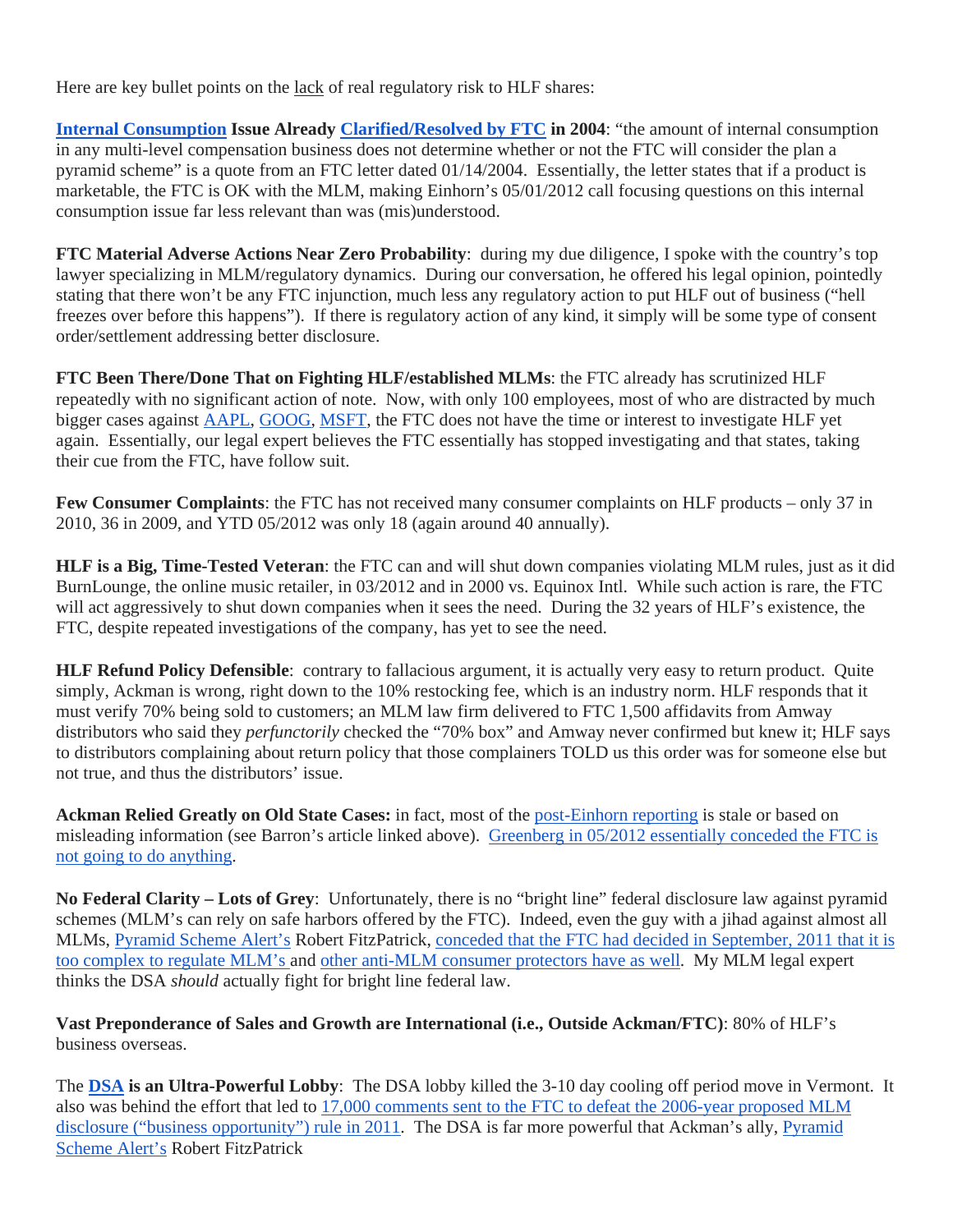### **DISTRIBUTOR SUMMARY**. "Bill who?"

Chapman Capital's distributor surveys show no meaningful percentage of distributors had even *heard* about Ackman's circus show. Moreover, their evangelical commitment to HLF and confusion as to what 300+ pages of PowerPoint means seem to be causing an *acceleration* of business growth. Ackman's payment for Google Ads (pegged to "Herbalife" search) exhibits his desperation to influence distributors, efforts which appear to have negligible effect.

**Tailwinds -- Fat tails and business bails**. HLF has two secular tailwinds in its favor: lots of fat people (fat "tails") and no shortage of structurally un/underemployed humans. In fact, one thought for a short in HLF to consider is the following: net/net, does the U.S. government benefit from fewer overweight Americans (lower insurance costs) and fewer people standing in unemployment lines (ever hear of a fiscal cliff problem with U.S. budget?)? If the U.S. government benefits from HLF's impact on the country's physical and fiscal health, while enduring only 40 complaints/year about HLF, why shut down HLF? Ponder that for a moment.

#### **BACKGROUND**: Short seller road kill

HLF shares were trading as high as \$45/share on 12/14/2012, and had been over \$70/share (a high teens P/E multiple) earlier this year before the highly respected investor David Einhorn of Greenlight Capital asked some leading questions on an earnings call that implied he was skeptical that Herbalife was operating within the *Amway* safe harbor guidelines for multi-level marketers. Fear of Einhorn's excellent record of identifying overvalued short sale targets sent HLF shares into the \$40's in the spring. In contrast, Ackman has been somewhat vague as to when he built the preponderance of his short position (i.e., did he start before Einhorn's 05/01/2012 questions or was he an unoriginal shadow to Einhorn's trailblazing?), but I am guessing \$50-55/share is his average short cost basis. There is no evidence Einhorn went short at that time or since, but I would be shocked if Greenlight would maintain HLF short positions anywhere near \$30/share based on HLF's international value alone.

Open interest on HLF puts accelerated and the stock's relative weakness worsened in the fall of 2012 as, I suspect – No evidence here. I've just been around the block a few times – people "around" Ackman shorted HLF or bought HLF puts ahead of 12/20/2012 presentation. In fact, I have a pet theory that Ackman's interest in going massively public was heightened (if not driven) by the HLF stock's reasonably strong response (into mid-\$50/share) attendant with impressive late July and October 2012 financial results. Essentially, my hypothesis is that Ackman, with overall 2012 performance impaired by JCP's descent into the teens, came to conclude he needed a big winner before year-end 2012.

As word leaked into the market of Ackman's intention to present publicly the bear case on Herbalife, the stock began a gradual decline, then fell suddenly from ~\$41/share to \$36/share in the closing market hours of 12/19/2012, when a CNBC reporter with big hair reported that market rumors were true. The next morning, as the PT Barnum of the hedge fund industry delivered his presentation in a New York hotel ballroom on 12/20/2012, and especially through the early trading hours of 12/21/2012 (a very illiquid trading day), the shares went into free fall, reaching a nadir of \$24.40/share. My funds made their last purchases at \$25.30/share in a brief but painful period of negative marks. HLF shares have since rebounded to ~\$30/share as traders/investors have taken a closer look at whether the emperor is running around New York denuded (figuratively speaking . . . fortunately).

**Ackman's Timing "of Interest".** Ackman's end-of-same-year-that-Einhorn-showed-up timing was masterful – when it comes to the power of influence, only top hypnotists can compete. A classic bear raid involves creating abject panic in the market. Concurrently using the proximity to Christmas, the December option expiration, and the depth of his presentation, the Ackman impact on the shares was maximized. The last ten days of December are as quiet as it gets on Wall Street, with most decision makers leaving for vacation, drying up market depth and liquidity. Also, at the peak of the panic not many institutional investors felt the urge to have HLF show up in their 12/31/2012 Form 13-F filing. December is also the final month of HLF's fiscal year, which puts them in a "blackout period," prohibiting the company and insiders from repurchasing shares under the \$950mm authorized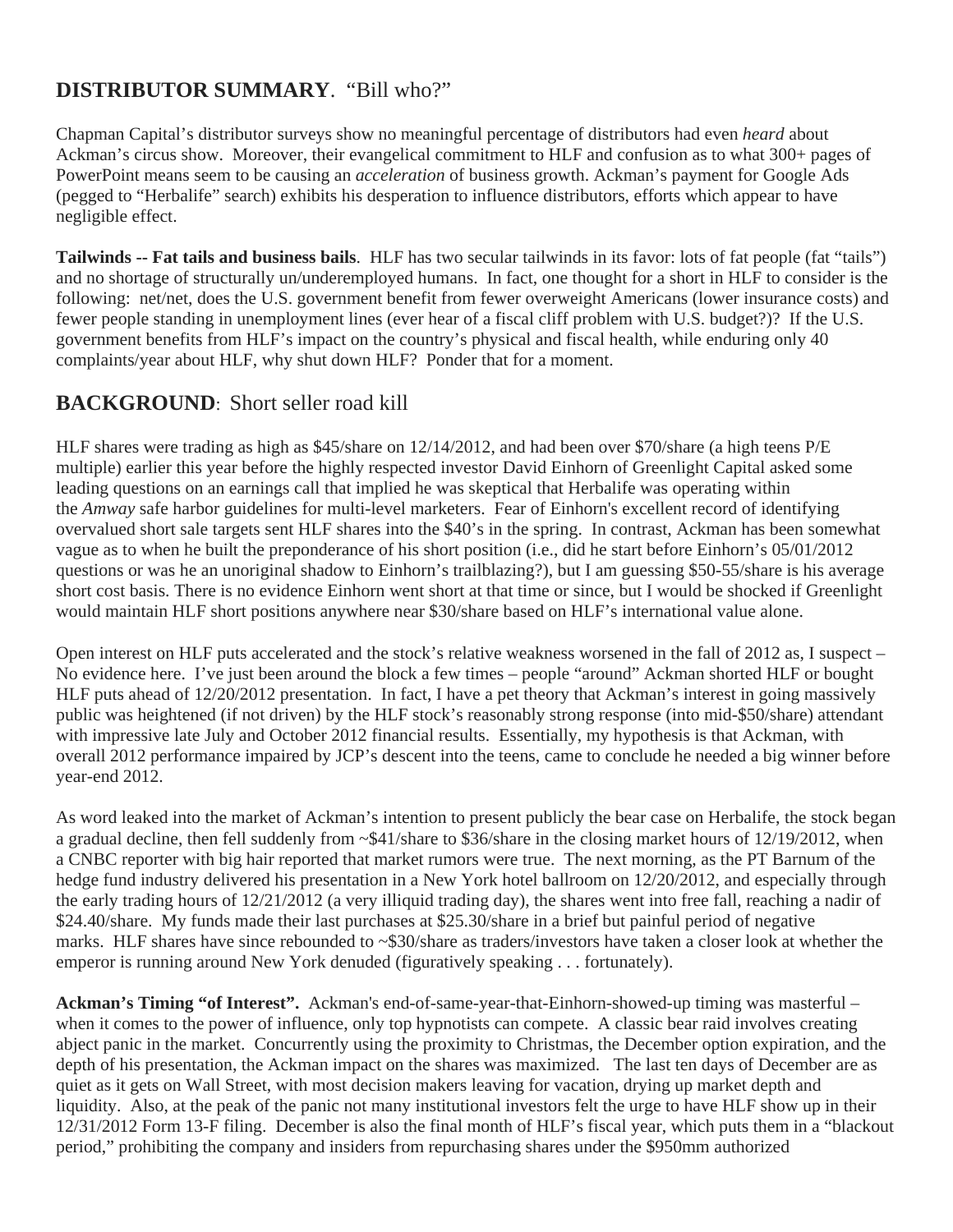buyback. Moreover, due to the extensive audit period that attends year-end, it will be several months before yearend 2012 results were reported. This blackout removes HLF's most effective defense to the bear raid: executing a nearly \$1 billion share repurchase authorization. Again, if timing is everything, Ackman is every woman (with a nod to Whitney Houston)

**Pied Piper of Hamelin.** Ackman received a standing ovation at the conclusion of his 12/20/2012 presentation, which I watched on Bloomberg Live from here in Los Angeles. But rather than impressed, I found myself laughing – there was very little new being reported despite the lugubriously and laboriously presented "facts". I especially adored the B. Riley analyst (name omitted to protect the feckless) who briefly stood up to the man running the Big Top. Unfortunately, she then killed her Street cred by saying she was a HLF distributor (on the side). She dropped coverage within a few days, right near the lows. My purchases in the mid \$20's owe her some gratitude.

#### **PERSHING SQUARE/ACKMAN RESUME**

Let's review some history on Bill Ackman and Pershing Square, some color on the mechanics of short selling, and Herbalife's response to the bear raid to date.

Bill Ackman manages a New York based hedge fund called Pershing Square with exceptionally good long-term results. Ackman is not known as a short seller. His fund is generally a long-biased fund. He achieved some notoriety for predicting that muni-bond insurer MBIA was undercapitalized, which eventually proved true during the financial crisis of 2007-2009. His enormous investment in General Growth Properties (GGP) at less than \$1/share remains one of the most impressive brains/balls combinations I have ever seen. All the while, however, his ego seems boundless.

He is somewhat unusual among usually media averse hedge fund managers in that his strategy involves publicly trumpeting the merits (and genius) of his investments, which he generally holds for a long time. He manages a concentrated portfolio comprised of very few, very large investments. He also is considered an activist investor. He frequently badgers the board and management of the companies in which he invests with what start as suggestions and frequently escalate to demands as to how they should conduct their business, what their capital structure should be, and the composition of its board.

Though he will rarely, if ever, publicly concede, Ackman makes mistakes just like the rest of us, even catastrophic financial ones (e.g., call options on Target). Indeed, Ackman closed down a previous hedge fund advisory entity called Gotham Partners after he reportedly marooned his investment funds in an illiquid and devastating combination of a closely held REIT (First Union Real Estate) and a portfolio of golf courses (Gotham Golf) for which no exit was possible. So while Ackman is quite good at what he does for a living, his hubris makes him vulnerable to spectacular failure. He has a high financial IQ, but it may be the delusional and narcissistically 15 surplus IQ points he awards himself that have been, and may again be, his undoing. Think of him as the Reggie Jackson (I'm dating myself here) of Wall Street: he swings for the fences, but can cause a lot of pain and break a lot of hearts – or the bank – when he whiffs.

#### **SHORT SELLING PRIMER**

A bit more on short selling for those inexperienced in the sport. Short selling is a vital component of the markets. The ability of investors to sell short shares of overvalued companies keeps market valuations in check, and permits investors to hold hedged portfolios that are not dependent on constantly rising indices to make a positive return. There are risks, however, of going short that do not exist on the long side. For instance, if one purchases the shares of Acme Widget at \$10/share, and Acme fails, you know precisely how much you will lose - your \$10/share, and no more. If you were to short Acme Widget at \$10/share and Acme were to discover a vast plutonium mine under their headquarters, those shares that were shorted at \$10/share may have to be repurchased in the market at \$100/share, \$500/share, or even \$1,000/share. The potential loss on a short sale is unlimited. For this reason, most professional long/short investors keep the size of their short positions much smaller than their long positions. For instance, if a core long position is 5% of capital, a core short may be 2%. Last week in Barron's, famed short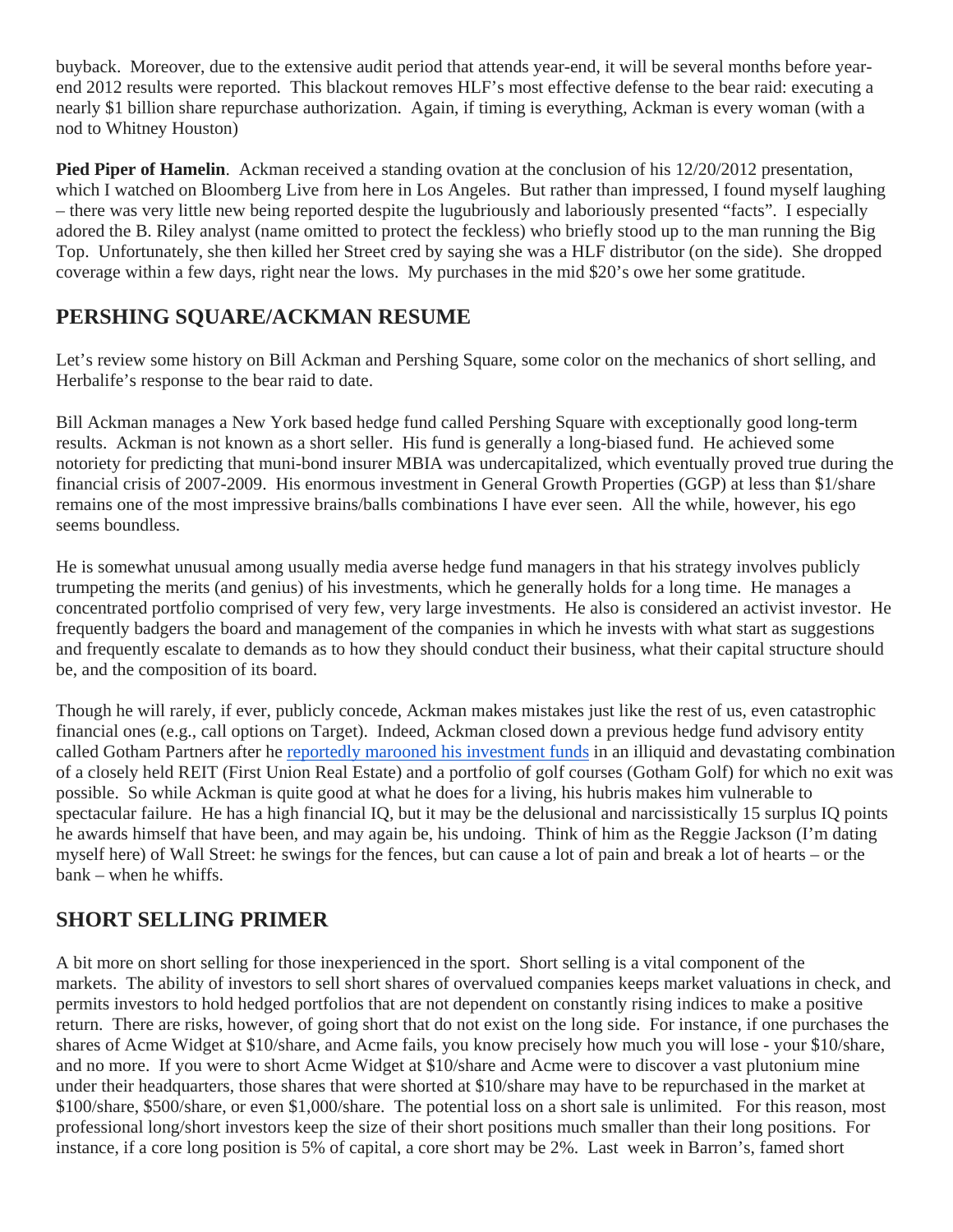seller Jim Chanos discussed his lessons learned from the 1999-2000 internet bubble when he saw his AOL short go up eight times in value in his face. The lesson he drew was to keep individual shorts small relative to capital. Ackman's \$1 billion short in Herbalife is almost 10% of his reported \$11 billion fund. If he is wrong, he may very well be putting his firm at risk due to the enormity of his short position relative to both Pershing Square's and HLF's size, and the potential difficulty of covering a short position of that magnitude in a "short squeeze". Google the notorious Volkswagen/Porsche trade to see how dramatically these events can play out at the extremes.

To go short a company's stock, one must borrow the shares to sell from a broker. Shorting without a proper borrow is called "naked shorting", and is illegal. Holders of stock give their broker the right to lend out their shares in exchange for the flexibility of keeping margin accounts, and to participate in a portion of the fees short sellers incur for access to those shares. Short selling is conducted by the investor calling his broker, securing a borrow, and then executing the sale. Most companies have ample shares available to borrow, and this process yields little drama. However, in the case of controversial stocks, the demand to borrow shares may exceed the supply in the brokers "box". If long holders sell shares brokers had out on loan to short sellers, the short seller must replace those borrowed shares he has lost access to with newly sourced shares. Should none be found, he will be forced to cover that portion of his position, and if unwilling to cover, the broker will involuntarily "buy him in". This dynamic is what leads to short squeezes, where heavily shorted issues rapidly appreciate in the absence of any fundamental reason. Just look back to 2008 when the US government suddenly prohibited the shorting of financial stocks to see how painful that result can be for short sellers.

One effective defense for the short seller would be to have his broker contract on his behalf with a lender of shares to provide a quantity of shares for a specific term, at a negotiated payment. This insulates the short seller from buy-in risk for the duration of the contract. However, these contracts are individually negotiated, and somewhat rare. Also, they frequently permit the long holder to regain access to his shares if the company were to, for instance, conduct a self-tender offer for its shares. It is not known if Ackman has such an arrangement.

Ackman's self-reported short position of 20 million HLF shares is over 75% of the reported short interest in Herbalife. At this point, the "borrow is tight" - there appears to be a near zero supply of shares available to sell short. The few brokers that will supply a borrow are charging as much as 20% of the value of the short annually for that access. This is a monster number – between the 20% negative-borrow and HLF's dividend, it would cost nearly 25% each year to stay short HLF, all things remaining constant on those two variables.

#### **HLF's DEFENSE IS COMING**

Given the holiday timing, the best defense HLF has been able to muster has been to put a video of CEO Mike Johnson on its IR webpage defending the company broadly, and to schedule an investors' day two weeks later, for 01/10/2013 in New York to address Ackman's accusations in detail. The company has hired an impressive team of advisors. While most would have expected Bank of America/Merrill Lynch to get the assignment given their execution of last spring's \$400mm share repurchase, the task has been given to Moelis & Company, a well regarded, Los Angeles-based boutique investment banking firm. The firm's namesake, Ken Moelis, is a disciple of Mike Milken from the height of Drexel Burnham's power in the mid-1980's. Moelis went on to a successful career at DLJ and UBS, where he became the premier investment banker to the casino gaming world, before launching his own shop.

Additionally, Herbalife has reportedly hired Boies, Shiller & Flexner the law firm founded by famed litigator David Boies. Consider Boies' HLF team to be the Navy Seals Team 6 of litigation – you really don't want them on the other side of your war. Note, I have no evidence that Bill Ackman is related to Osama bin Laden, and thus worthy of being targeted by DEVGRU (figuratively speaking, of course).

HLF promises a detailed rebuttal of the Ackman allegations on 01/10/2013, and I expect it will blow away the skeptics with a point-by-point dissection of Ackman's claims. I presume Boies was brought on to bring suit against Ackman for some combination of libel, slander, defamation, tortuous interference and other imaginative causes of action. No matter how this turns out, the discovery, depositions and testimony should be highly enlightening and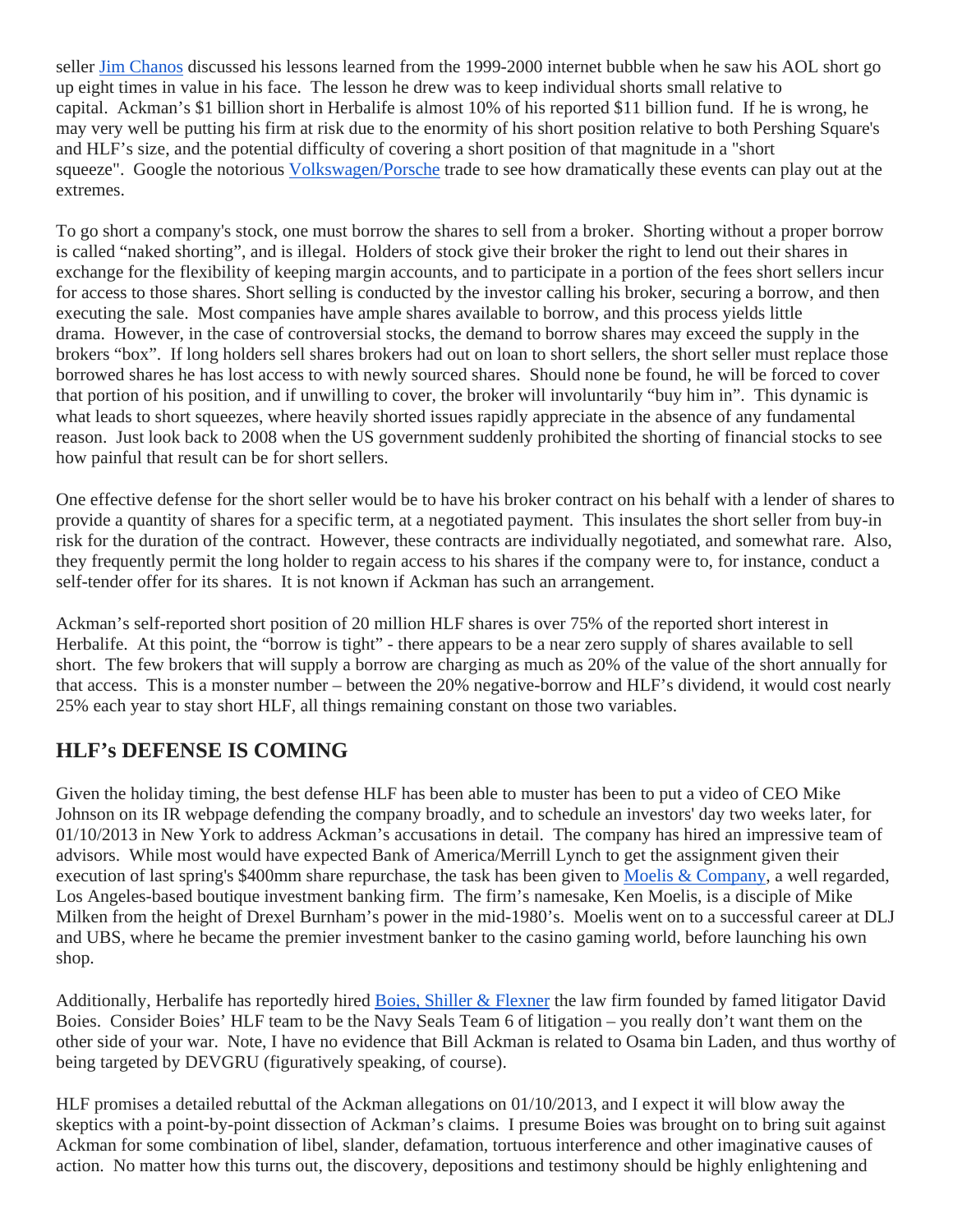## **HLF's DIRT CHEAP VALUATION**

So now, how might one value the shares of HLF in the bull case where Ackman is convincingly discredited by HLF CEO Johnson (a singular American bad-ass, according to my sources who know him personally here in L.A.) on 01/10/2013, and the market no longer ascribes risk to the feared FTC intervention (if I hear "headline risk" one more time …). EBITDA is a preferred valuation metric for a company like HLF that doesn't have heavy capital expenditure requirements, and converts much of its reported earnings to cash that can be distributed as dividends or used to repurchase shares. Herbalife will produce over \$725mm of earnings before interest, depreciation, and amortization (EBITDA) this year, a growth-stock worthy increase from \$634mm in 2011 and \$480mm in 2010. The few analysts that cover the stock project \$800mm in 2013. Think of HLF's gushing cash flow this way – HLF is printing EBITDA of over \$2mm/day. That's a heck of a lotta cheese with which to fight Ackman, who has and will be spending his own and his investors' money on litigation and other matters (which won't bother his limited partners until the stock is going up on a daily basis). HLF is lightly leveraged, with \$500mm of bank debt, and quite liquid with \$700mm of unused borrowing capacity and \$300mm of cash. HLF currently pays \$1.20/share in dividends annually on its ~108 million shares outstanding.

In the absence of controversy, the market would typically accord a fast growing, capital efficient company such as HLF a premium multiple. Let's just assume the S&P 500 index current multiple of 8x EBITDA. This would yield a total enterprise value of 8x \$725 of EBITDA = \$5.8B. Deducting  $\sim$ \$500 million of debt, but giving credit for \$150 of the cash (that is excess to the operating needs of the business), would yield a total equity value of \$5.45B, which divided by the 108mm shares works out to \$50.46/share. The current price of ~\$30/share implies an EBITDA multiple of 4.7x. Tupperware, which is a MLM free from controversy, trades at 9.3x EBITDA, and Avon trades slightly higher. At \$50/share, the share still would sport a dividend yield of 2.4%. Herbalife should report net income of about \$4 per share this year and \$4.50 in 2013 (ignoring the massive buyback I see coming). \$30/share implies a 2012 P/E multiple of around 7x. The current S&P multiple is about 13x. For a company growing 15%+, you would expect to see a premium multiple, which is why brokerage firm analysts who cover the stock have target prices from \$65 to \$101. My valuation is lower, but should the Ackman-induced cloud be lifted, I can't say those targets are absurd.

In fact, between the technical short squeeze that is in the making, the massively accretive impact of a \$1B buyback, and the FTC risk fading away, I can't say that I'd be surprised to see HLF trade back to its old highs of \$70/share. If HLF has \$500mm of 2013 net income, and buys back 30mm of around 110mm shares, the ultra-low interest rate environment makes the net income impact from interest expense miniscule (the HLF 13% EPS yield is 3-4x borrowing costs). Getting over \$6/share in EPS is really not that hard to financially engineer, and between the short squeeze, comparable valuations, a below-market 11-12 P/E multiple would take HLF back into the \$70s. Indeed, it could turn out even more financially salubrious than even these scenarios.

Ackman's essentially fired nuclear missiles at HLF's business model and its legality. When (and not "if") HLF's regulators and distributors essentially blow off Ackman's claims as either old or no news, HLF will for all intents/purposes become bulletproof and battle tested. This may/should garner it a higher valuation than before Einhorn or Ackman ever showed up. That "what if" scenario gets you a \$100/share stock price potential (again, only 15x \$6-7/share in EPS gets you there; I'm not talking about a NFLX-level valuation here).

This hypothetical rally toward triple digits is not farfetched. In the event of a self-tender by HLF, or even without one, should the large institutional shareholders proactively remove their shares from the stock loan supply, there is great potential for short sellers being forced to cover as the borrow dries up. A panic to the upside could occur as the shorts are forced to buy in 25 million shares in a market unable to induce that many sellers. I am sure HLF and its capable teams of advisors are looking at the myriad of options to create value out of the chaos caused by this spectacular bear raid. Indeed, it does not take great imagination to see what could make these numbers dance.